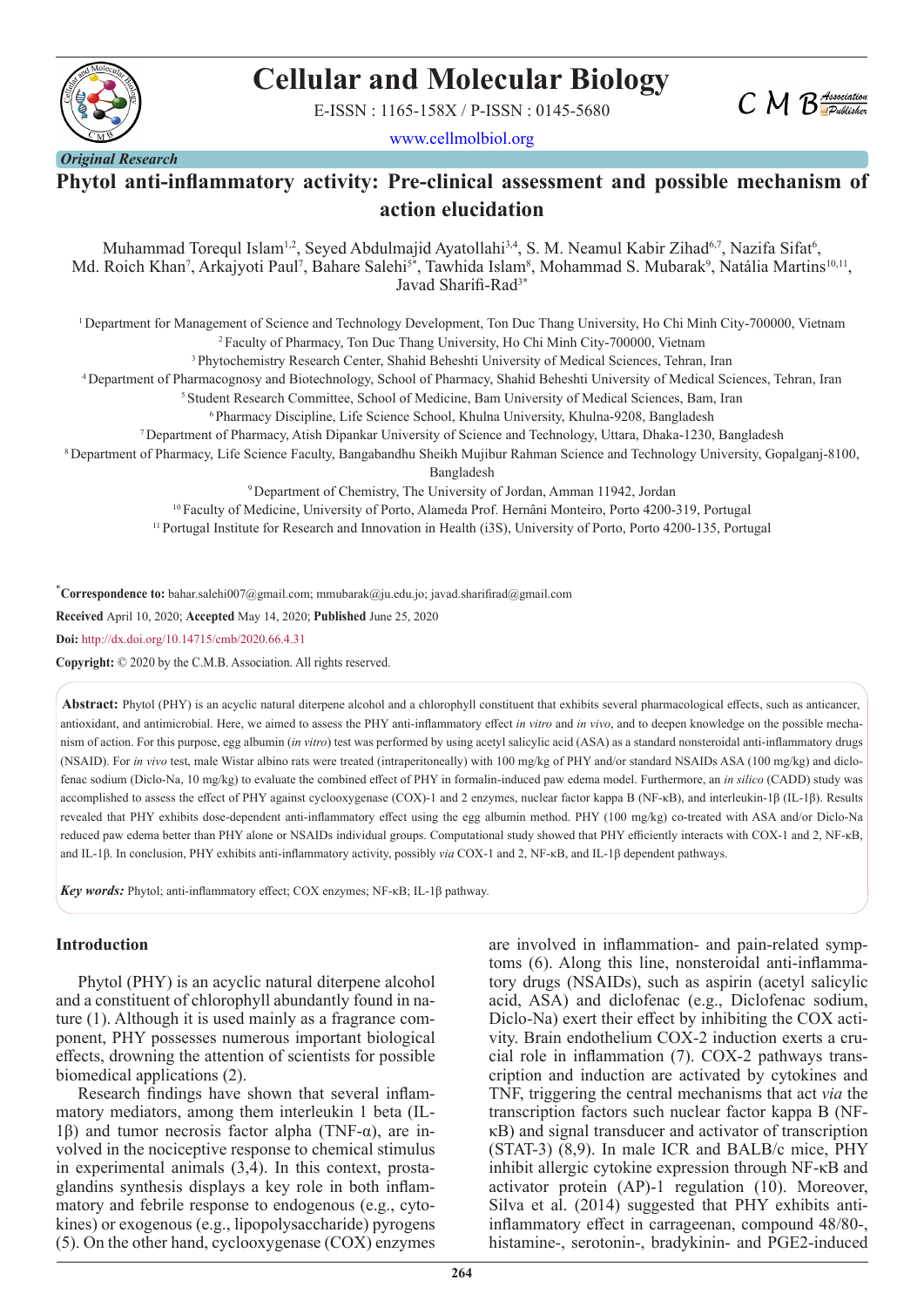paw edema models (11). Also, PHY inhibit neutrophil migration through reducing IL-1 $\beta$  and TNF- $\alpha$  levels and oxidative stress (11). Thus, in light of the wide range of PHY pharmacological profile, this study aimed to assess its anti-inflammatory potential both *in vitro* and *in vivo*. Additionally, the anti-inflammatory mechanism of action was investigated through combination of PHY with ASA or Diclo-Na and by an *in-silico* study. Results of this study may have some pharmacological implications as to the use of PHY as anti-inflammatory.

#### **Materials and Methods**

#### **Drugs, chemicals and reagents**

ASA and Diclo-Na were from Zenith Pharmaceuticals Ltd., Bangladesh. PHY and other analytical grade chemicals or reagents were acquired in Sigma Aldrich, USA.

#### **Animals and diets**

Adult male Wistar albino rats (120–150g) were from the animal resource branch of Bangladesh Council of Scientific and Industrial Research (BCSIR), Chittagong. Animals were housed at standard environmental conditions (temperature:  $24\pm1$  °C, humidity:  $50\pm5\%$ , and 12 h light/dark cycles), had free access to standard pellets (basal diet) and water *ad libitum*. Acclimatization phase was of 7 days before the beginning of the study. Then, animals were randomly divided into experimental (EG) and control (CG) groups, and food was withdrawn 12 h before the experiment's onset. Committee on Animal Research at the Federal University of Piauí (UFPI, #109/2014) approved all the procedures, which were done in accordance with the Brazilian (COBEA-Colégio Brasileiro de Experimentação Animal) and International Standards on experimental animals care and use (Directive 2010/63/EU of the European Parliament and of the Council).

#### **Egg albumin test (in vitro)**

This study was accomplished following the procedure of Ullah et al. (2014), with some modifications (12). Briefly, PHY (mixed with the vehicle 0.05% Tween 80 dissolved in 0.9% NaCl solution) was used at 12.5, 25, 50, 75 and 100 µg/mL. ASA (a standard) was dissolved in distilled water and employed at 100 µg/ mL, while 0.05% Tween 80 (a vehicle) was dissolved in 0.9% NaCl solution. Reaction mixture (5 mL) was composed by egg albumin (0.2 mL), PBS (2.8 mL; pH 6.4), and test sample/controls (2 mL). Then, mixtures were incubated at 37±2 °C in a BOD incubator (Lab line Technologies) for 15 min and afterwards heated at 70 °C for 5 min. After cooling, absorbance was measured at 660 nm (LABOCON MODEL: LUVS-201, monochromatic beam) using the vehicle as a blank. The percentage of protein denaturation inhibition was determined using the following formula:

% Inhibition =  $[(A_{\text{control}} - A_{\text{test}}) \div A_{\text{control}}] \times 100$ 

## **Formalin-induced paw edema test (in vivo)**

The method of Chau (1989) was used to this experiment, with slight changes (13). Paw edema was induced through injection of 0.2 mL of 1% w/v formalin solution suspended in distilled water into the rat sub-plantar tis-

sues of the left hind paw. For this purpose, 40 rats were divided into 8 groups with 5 animals each, as follows: G1 (formalin), G2 (formalin + Vehicle), G3 (ASA), G4 (Diclo-Na), G5 (PHY), G6 (PHY + ASA), G7 (PHY + Diclo-Na) and G8 ( $PHY + ASA + Diclo-Na$ ). The last one was used for further confirmation of the co-treatment effects of PHY and standard NSAIDs. In all of these treatments (except formalin), animals were administered i.p. at 10 mL/kg (Table 2). Treatments were given 15 min before injecting the formalin solution. Thickness of the paw was measured in each rat by using a vernier caliper in mm.

#### **Molecular docking study (in silico)**

Four-dimensional crystal structures of COX-1 (PDB ID: 2OYE), COX -2 (PDB ID: 6COX), NF-κB (PDB ID: 5LDE), and IL-1β (PDB ID: 3O4O) were downloaded from the protein data bank; structures were prepared and refined by using Schrödinger-Maestro v10.1. Bond orders and charges were assigned, hydrogen moieties were added, selenomethionines were converted to methionines, and water molecules other than those present in the active site were removed. Optimization of amide groups on asparagines, imidazole ring and glutamines on histidines, protonation states on histidines, glutamic and aspartic acids was performed at neutral pH (7.0). Furthermore, prepared proteins were minimized to the RMSD value of 0.30Å using the force field OPLS 2005. Docking grids of 17 Å  $\times$  17 Å  $\times$  17 Å were generated in glide around the active site residues (reference ligand active site) keeping the Van der Waals scaling factor 1.00 and charge cutoff 0.25 subjected to OPLS 2001 force field. The target compound, PHY, was retrieved from the Pubchem database (CID: 5280435) and the 3D structure was created by Schrödinger-Maestro v10.1 with OPLS 2005 force field, whereas PHY ionization states were generated at pH 7.0.

Flexible docking was achieved using the Glide of Schrödinger-Maestro v10.1 and applying penalties for non-*cis*/*trans* amide bonds and keeping all docking parameters as standard. No binding restrictions were given during the docking calculations. Ligand pose generated for the input molecule (PHY) and the PHY binding affinity to the target bio-macromolecules were calculated as docking glide score using Monte Carlo random search algorithm, performing post-docking minimization with the field OPLS 2005 force.

#### **Absorption, Distribution, Metabolism, Excretion and Toxicity (ADMET) analysis**

To evaluate whether PHY is biologically suitable to be considered as a drug, its pharmacokinetic parameters were analyzed. For this purpose, Swiss ADMET analysis (http://www.swissadme.ch/) was employed for estimating PHY ADMET.

## **Statistical analysis**

Data were expressed as mean±SEM and analyzed using one-way analysis of variance (ANOVA), followed by Tukey post hoc multiple comparison test. GraphPad Prism software (v. 6.0, San Diego, California, USA) was used for statistical analysis, with *p*<0.05 considered statistically significant.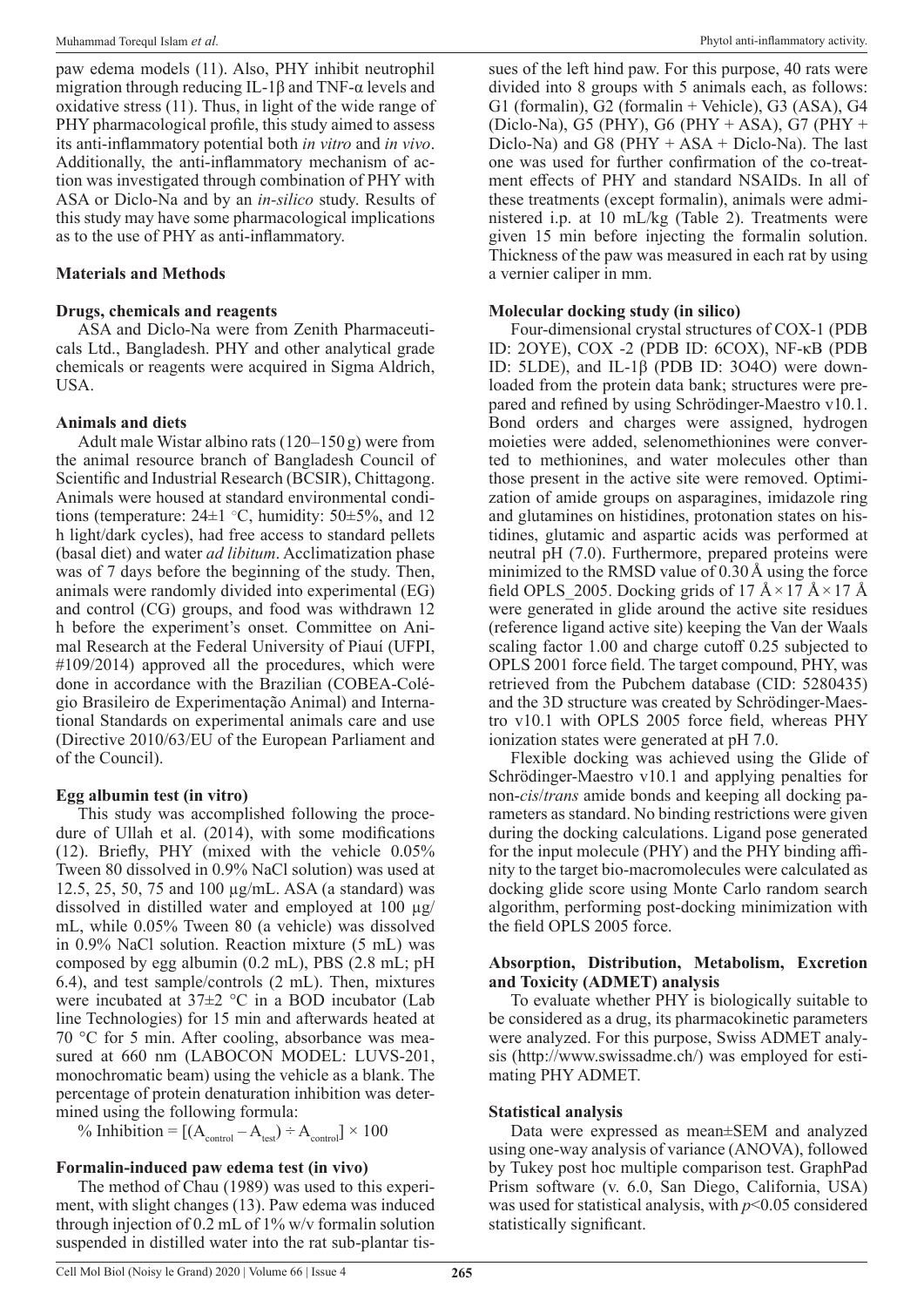| <b>Treatments</b>   |      | $\%$ IPD                        | $EC_{50}$ [CI; R <sup>2</sup> ]       |
|---------------------|------|---------------------------------|---------------------------------------|
| Vehicle             |      | $1.08 \pm 0.08$                 | -                                     |
| $ASA(100 \mu g/mL)$ |      | $78.08 \pm 1.08^*$              |                                       |
|                     | 12.5 | $18.12 \pm 0.08^*$              |                                       |
|                     | 25   | $23.12 \pm 0.10^*$              |                                       |
| PHY $(\mu g/ml)$    | 50   | $32.63 \pm 0.19^{*a}$           | $88.92 \pm 0.79$ [40.35-117.70; 0.77] |
|                     | 75   | $38.46 \pm 0.58$ *ab            |                                       |
|                     | 100  | $62.12{\pm}0.78^{*\text{abcd}}$ |                                       |

p <0.05 when compared to the 'Control, <sup>a</sup>PHY12.5, <sup>b</sup>PHY25, <sup>c</sup>PHY50 and <sup>d</sup>PHY75. ASA: Acetyl salicylic acid; CI: Confidence interval; EC<sub>50</sub>: Median effective concentration; IPD: Inhibition of protein denaturation; PHY: Phytol; R<sup>2</sup>: Co-efficient of determination.

**Table 2.** Day wise effect of PHY and/or standard NSAIDs compared to formalin control group in formalin-induced paw edema model using vernier calipers.

|                         |                                  | Change in paw thickness in mm at different days |                                    |                                   |  |
|-------------------------|----------------------------------|-------------------------------------------------|------------------------------------|-----------------------------------|--|
| <b>Treatment groups</b> | Dose (i.p.) at 10 ml/kg          | $1st$ day                                       | $2nd$ day                          | $3rd$ day                         |  |
| Formalin (NC)           | 0.2 ml of $2\%$ w/v              | $4.95 \pm 0.18$                                 | $4.10 \pm 0.21$                    | $3.10 \pm 0.009$                  |  |
| $NC + Vehicle$          |                                  | $4.80 \pm 0.08$                                 | $4.05 \pm 0.18$                    | $3.08 \pm 0.58$                   |  |
| ASA                     | $100 \text{ mg/kg}$              | $3.70 \pm 0.95$ <sup>*#c</sup>                  | $2.58 \pm 0.08^{*}\%$              | $1.79 \pm 0.20^{*}$               |  |
| Diclo-Na                | $10 \frac{\text{mg}}{\text{kg}}$ | $3.50 \pm 0.22$ <sup>*#ac</sup>                 | $2.43 \pm 0.15^{*}$                | $1.58 \pm 0.19^{*}$ #ac           |  |
| <b>PHY</b>              | $100 \text{ mg/kg}$              | $3.96 \pm 0.11^{**}$                            | $2.78 \pm 0.19^{*}$                | $1.92 \pm 0.05^{*}$               |  |
| $PHY + ASA$             | $100 + 100$ mg/kg                | $3.09 \pm 0.10^{*}$ #abc                        | $2.01 \pm 0.08^{* \text{\#abc}}$   | $1.53 \pm 0.04^{*}$ #ac           |  |
| $PHY + Diclo-Na$        | $100 + 10$ mg/kg                 | $3.02 \pm 0.04^{* \text{\#abc}}$                | $1.90 \pm 0.15$ <sup>*#abc</sup>   | $1.40 \pm 0.03^{*}$ #abcd         |  |
| $PHY + ASA + Diclo-Na$  | $100 + 100 + 10$ mg/kg           | $2.96 \pm 0.03^{*}$ #abc                        | $1.07 \pm 0.18^{* \text{\#abcde}}$ | $0.9 \pm 0.12^{* \text{\#abcde}}$ |  |

p <0.05 when compared to the corresponding day of "Negative control (Formalin), "NC + Vehicle, "ASA, "Diclo-Na, "PHY and "PHY+ASA. e PHY+Diclo-Na. ASA: Acetyl salicylic acid; Diclo-Na: Diclofenac sodium; PHY: Phytol.

#### **Results**

Results revealed that PHY, at all doses tested, markedly inhibits heat-induced protein denaturation in egg albumin method. ASA, at 100 µg/mL, exhibited the highest protein denaturation inhibition (78.08±1.08), whereas the same dose of PHY led to  $62.12\pm0.78$  inhibition. On the other hand, the vehicle showed negligible protein denaturation inhibition as shown in Table 1.

Results from Table 2 suggest that PHY and both NSAIDs significantly  $(p<0.05)$  reduce paw edema in a time-dependent manner comparing with control and vehicle groups. Diclo-Na was found to reduce more paw volume than ASA and PHY groups. Interestingly, PHY when co-administered with ASA or Diclo-Na was found to be more potent in reducing paw edema than PHY, ASA, and Diclo-Na groups. However, a significant and best reduction of paw edema was observed in PHY + ASA and in PHY + Diclo-Na groups. The highest reduction of paw volume was  $0.9 \pm 0.12$  mm on the 3<sup>rd</sup> day in  $PHY + ASA + Diclo-Na$  group.

Results from *in silico* study suggests that PHY strongly interacts with COX-2 (binding affinity: –3.778, followed by NF-κB, COX-1, and IL-1β with binding affinities of -1.979, -1.583, and -0.379, respectively. PHY was docked in the reference binding pockets of these proteins (Figure 1) and the interacting bond types are shown in Table 3. In addition, results suggest that, PHY interacts with 10 amino acids within the reference binding pocket when docked with COX-2, whereas it interacts with 8, 5, and 5 amino acid residues, respectively, when docked with NF-κB, COX-1, and IL-1β. These interactions involved 4 types of attractive forces, including alkyl bond, pi-alkyl bond, carbon-carbon bond,



Figure 1. Molecular docking of phytol (PHY) with COX-1, COX-2, NF-κB, and IL-1β.

and conventional hydrogen bond.

Furthermore, we examined the drug-like property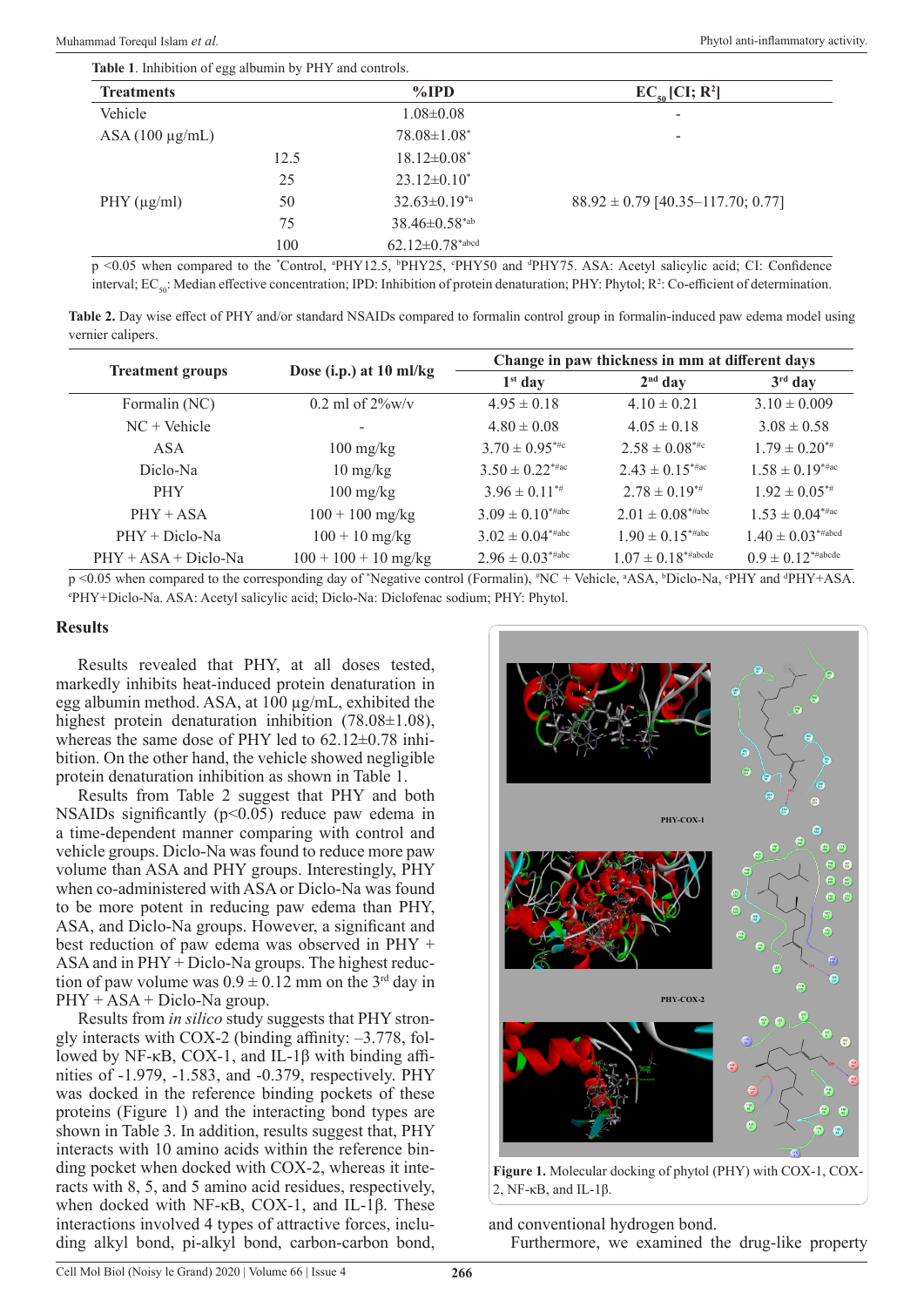**Table 3**. Results of molecular docking studies.

| <b>Target protein</b> | <b>Binding affinity</b><br>(Kcal/mol) | Interacting amino acids (type of interaction) *                                                                                                             |  |
|-----------------------|---------------------------------------|-------------------------------------------------------------------------------------------------------------------------------------------------------------|--|
| $COX-1$               | $-1.583$                              | Phe91 ( $\pi$ -Alk), Leu92 (Alk), His95 ( $\pi$ -Alk), Pro514 (Alk), Asn515 (C-C, Con-H)                                                                    |  |
| $COX-2$               | $-3.778$                              | Val89 (Alk), Tyr115(Alk, π-Alk), Val116 (Alk), Ser119 (Con-H), Val349 (Alk),<br>Leu352 (Alk), Leu359 (Alk), Leu384 (Alk), Trp387( $\pi$ -Alk), Val523 (Alk) |  |
| $NF - \kappa B$       | $-1.979$                              | Tyr3 (π-Alk), Leu5 (Alk), Leu7 (Alk), Ala23 (Alk), Phe30 (Alk), Lys31 (Alk),<br>Ala34 (Alk), Glu42 ( $\pi$ -Alk, Con-H)                                     |  |
| IL-1 $\beta$          | $-0.379$                              | Ile49 (Alk), Tyr51 (π-Alk), Leu59 (π-Alk), Asn64 (Con-H), Phe65 (Con-H)                                                                                     |  |

\*Alk: Alkyl bond; π-Alk: Pi-alkyl bond; C-C: Carbon-carbon bond; Con-H: Conventional hydrogen bond.

**Table 4**. ADME/T properties of PHY.

|        | Compound Molecular weight <sup>a</sup> H-bond donor <sup>b</sup> H-bond acceptor <sup>c</sup> Log $P^d$ Molar refractivity <sup>e</sup> |  |      |                                                                                                                                   |
|--------|-----------------------------------------------------------------------------------------------------------------------------------------|--|------|-----------------------------------------------------------------------------------------------------------------------------------|
| Phytol | 296.53 $g/mol$                                                                                                                          |  | 6.23 | 98.94                                                                                                                             |
|        |                                                                                                                                         |  |      | ADMET: Absorption, Distribution, Metabolism, Excretion and Toxicity; <sup>a</sup> Molecular weight (acceptable range <500 g/mol); |

<sup>b</sup>H-bond donor (acceptable range <5); <sup>c</sup>H-bond acceptor (acceptable range <10); <sup>d</sup>High lipophilicity (expressed as Log P, acceptable range <5); e Molar refractivity should be between 40 and 130.

of PHY by evaluation of its ADMET; results are given in Table 4. It was found that PHY can be considered a drug-like molecule upon analyzing its molecular weight, capacity of hydrogen bond donating or accepting, lipophilicity, and molar refractivity according to Lipinski's rule of 5.

#### **Discussion**

Natural products, whether in the form of pure compounds or standardized extracts of various sources, have gained much attention in the field of drugs discovery and development (14). In this context, diterpenes have been coming into the spotlight given their multiple bioactivities (15). PHY is a diterpenoid known for its fragrance indication and diverse pharmacological effects (1).

On the other hand, oxidative stress leads to inflammation, a key triggering factor of some known diseases, such as atrial fibrillation in obesity and diabetes (16), and in neurological diseases and disorders (17, 18). Currently available NSAIDs have many side effects, including combinational risks, cardiovascular diseases, erectile dysfunction, gastrointestinal complications, inflammatory bowel disease, renal diseases, photosensitivity, pregnancy disorders, allergic or allergic-like hypersensitivity reactions, anastomosis raised liver enzymes, headache, dizziness, hyperkalemia, confusion, complicated breathing, and aseptic meningitis, among others. In addition, diterpenes, such as carnosol (19), paclitaxel (20), and andographolide and its derivatives (21) have shown anti-inflammatory activity in various test systems. Generally, diterpenes are cytoprotective in nature and possess diverse pharmacological effects (15).

On the other side, oxidative stress leading to inflammation can damage cell macromolecules, such as carbohydrates, proteins, lipids, and genetic materials (e.g., DNA, RNA) (22). Results obtained from this study indicated that PHY, at all doses (*in vitro*), inhibits protein denaturation, which might be related to its antioxidant  $(22-24)$  and anti-inflammatory<sup>11</sup> activities. Furthermore, the *in vivo* data suggested that PHY alone or co-administered with NSAIDs exhibit anti-inflammatory effects in rats. In addition, research findings showed that PHY can led to a substantial reduction of IFN-γ, IL-4, and IL-10 production in mouse splenocytes stimulated by

T-cell mitogens (25). PHY is also able to inhibit IL-17A production, a promoter of neuro-inflammation and cognitive dysfunction in animals through NF-κB signaling pathway activation (26). In this respect, a recent study by Goncalves and colleagues found that a betulin derivative inhibits IFN-γ and modulates COX-2 expression (27). In a similar fashion, the *Ephedra gerardiana* hidroethanolic extract and fractions down-regulated PGE2, COX-2, IL-1β, IL-6, TNF-α, and NF-κB, and upregulated IL-4 and IL-10 expression in Sprague Dawley rats (28). Thus, the immunomodulatory (10) and anti-inflammatory (11) effects of PHY in experimental animals may be interrelated. In a study, Costa et al. (2014) showed that PHY exerts anxiolytic-like effects in mice possibly through GABAergic transmission which is similar to the effect of diazepam (29). Along this line, diazepam was found to enhance the neuroprotective activity of NS-398, a COX-2 inhibitor in male Sprague-Dawley rats (30). Therefore, the PHY- mediated neuroprotective effects (29, 31-33) may be linked with each other. In this study, PHY co-treated with ASA and Diclo-Na exhibited more potent anti-inflammatory effect than PHY and NSAIDs individual groups, where both of these NSAIDs act through COX enzymes.

The *in silico* study indicated that PHY strongly interacts with COX-2, the enzyme responsible for inflammatory prostaglandins generation (9). Additionally, PHY showed significant interaction with NF-κB, a regulatory protein that mediates COX-2, TNF-α, and IL-1β expression (34). Furthermore, our results reveal a noticeable interaction of PHY with COX-1 and IL-1β. These results agree with that of Silva et al. (2014) that proposed IL‐1β and TNF‐α levels reduction, triggered by PHY, as a potential mechanism of its anti-inflammatory action (11). Possible anti-inflammatory mechanism of PHY is depicted in Figure 2.

Evaluation of the pharmacokinetic parameters (AD-MET) is an important factor in drug discovery, since it reduces the likelihood of failures in clinical phases (35), and the computer-based approach is a reliable and convenient strategy to do so (36). In our study, PHY was found to be a potential drug-like molecule for oral administration due to its lower molecular weight and lower hydrogen bonding capacity. Low molecular weight and low hydrogen bonding capacity contribute to better per-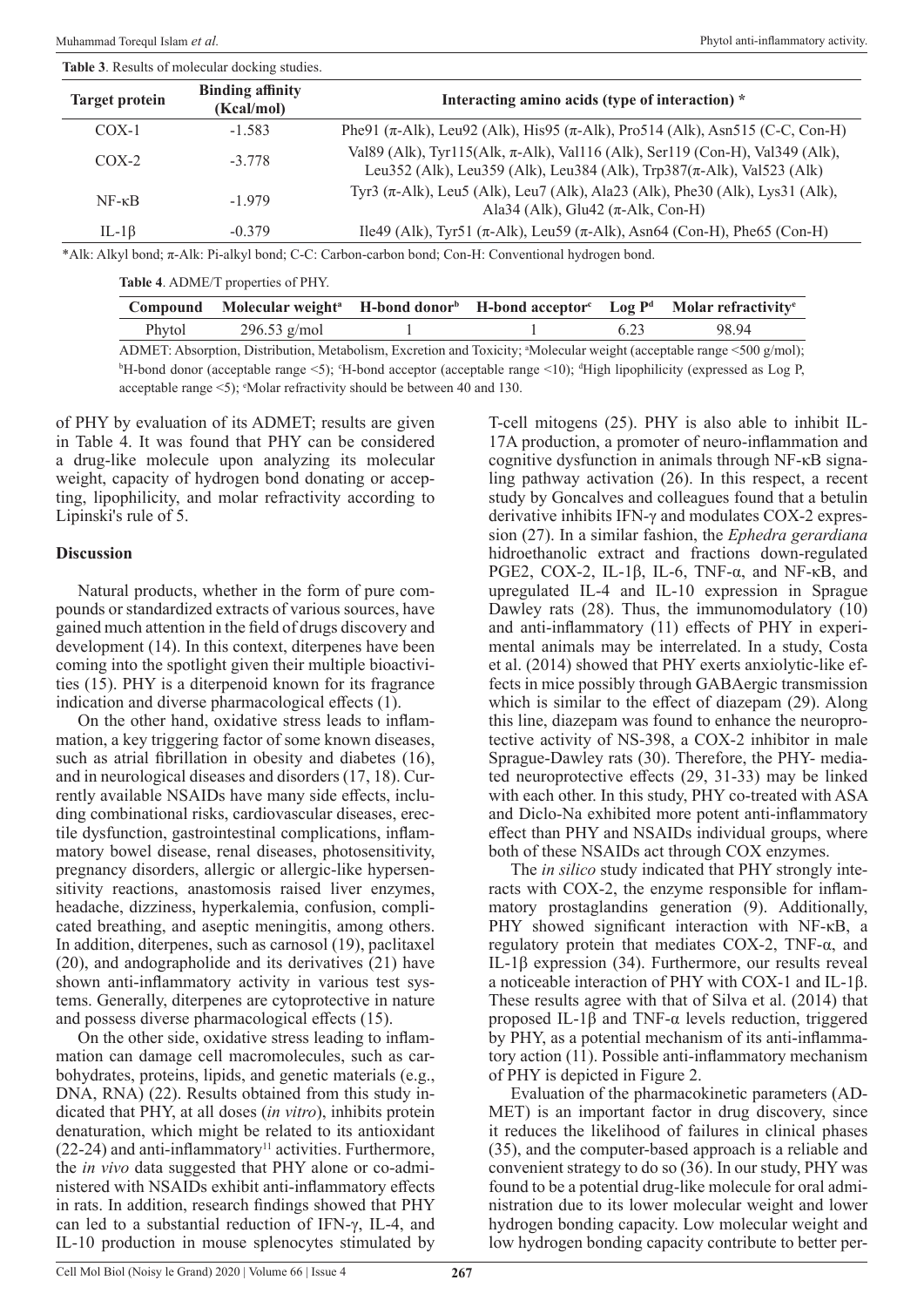

**Figure 2.** Phytol-mediated possible anti-inflammatory pathways. [PHY can inhibit COX-1 and COX-2 *via* suppressing interleukin-1beta (IL-1β) and nuclear factor kappa B (NF-κB). Moreover, PHY can also inhibit COX-1 and COX-2 which are responsible for inhibiting inflammatory mediators such as PGG2, PGI2, PGE2, TxA2, inflammatory PGs, and proteases].

meation, or absorption of orally delivered drug, thus increasing bioavailability (37, 38). However, lipophilicity (log P) value was found to be a bit over the optimum level, but it can be overcome by designing analogues. Hence, this investigation suggests that PHY might be a suitable candidate as an anti-inflammatory drug.

From this study, PHY exerts anti-inflammatory effect in heat-induced egg protein denaturation method and formalin-induced paw edema animals. PHY coadministered with ASA and/or Diclo-Na significantly reduced paw edema in experimental animals. Additionally, *in silico* study reveals that PHY has prominent interactions with COX-1 and -2, NF-κB and IL-1β. Also, this study suggests that PHY may exert its antiinflammatory effect through COX-1 and -2, NF-κB, and IL-1β-dependent pathways.

## **Conflict of interest**

The authors have no conflict of interests to declare.

# **References**

1. Islam, M.T., Alencar, M.V.O.B., Machado, K.C., Machado, K.C., Melo-Cavalcante, A.A.C., et al. (2015) Phytol in a pharmamedico-stance. Chem.-Biol. Interact. 240, 60–73.

2. Islam, M.T., Ali, E.S., Uddin, S.J., Shaw, S., Islam, M.A., et al. (2018) Phytol: A review of biomedical activities. Food Chem. Toxicol. 121, 82–94.

3. Santos, A.R., Vedana, E.M., and De Freitas, G.A. (1998) Antinociceptive effect of meloxicam in neurogenic and inflammatory nociceptive models in mice. Inflam. Res. 47, 302–307.

4. Ribeiro, R.A., Vale, M.L., Thomazzi, S.M., Paschoalato, A.B.P., Poole, S., et al. (2000) Involvement of resident macrophages and mast cells in the writhing nociceptive response induced by zymosan and acetic acid in mice. Eur. J. Pharmacol. 387, 111–118.

5. Zhu, Z.Z., Ma, K.J., Ran, X., Zhang, H., Zheng, C.J., et al. (2011) Analgesic, anti-inflammatory and antipyretic activities of the petroleum ether fraction from the ethanol extract of *Desmodium podocarpum*. J. Ethnopharmacol. 133, 1126–1131.

6. Litalien, C., and Beaulieu, P. (2011) Chapter 117 – Molecular Mechanisms of Drug Actions: From Receptors to Effectors. In Fuhrman BP, Zimmerman JJ. Pediatric Critical Care (4<sup>th</sup> ed.). Philadelphia, PA: Elsevier Saunders. pp. 1553–1568.

7. Vidensky, S., Zhang, Y., Hand, T., Goellner, J., Shaffer, A., et al. (2003) Neuronal overexpression of COX-2 results in dominant production of PGE2 and altered fever response. Neuromol. Med. 3, 15–28.

8. Inoue, W., Somay, G., Poole, S., and Luheshi, G.N. (2008) Immune-to-brain signaling and central prostaglandin E2 synthesis in fasted rats with altered lipopolysaccharide-induced fever. Am. J. Physiol. Regul. Integrat. Comprehen. Physiol. 295, R133–143.

9. Zihad, S.M.N.K., Bhowmick, N., Uddin, S.J., Sifat, N., Rahman, M.S., et al. (2011) Analgesic activity, chemical profiling and computational study on *Chrysopogon aciculatus*. Front. Pharmacol. 9, 1164.

10. Ryu, K.-R., Choi, J.-Y., Chung, S., and Kim, D.-H. (2011) Anti-scratching behavioral effect of the essential oil and phytol isolated from artemisia princeps pamp. In mice. Planta Med. 77, 22–26.

11. Silva, R.O., Sousa, F.B.M., Damasceno, S.R.B., Carvalho, N.S., Silva, V.G., et al. (2014) Phytol, a diterpene alcohol, inhibits the inflammatory response by reducing cytokine production and oxidative stress. Fund. Clin. Pharmacol. 28, 455–464.

12. Ullah, H.M.A., Zaman, S., Juhara, F., Akter, L., Tareq, S.M.E.H., and Bhattacharjee, R. (2014) Evaluation of antinociceptive, *in-vivo* & *in-vitro* anti-inflammatory activity of ethanolic extract of *Curcuma zedoaria* rhizome. BMC Complem. Alt. Med. 14, 346.

13. Chau, T.T. (1989) Analgesic testing in animal models. In: Alan R, editor. Pharmacological methods in the control of inflammation. New York: Liss Inc, U.K.

14. Eliaser, E.M., Ho, J.H., Hashim, N.M., Rukayadi, Y., Ee, G.C.L., and Razis, A.F.A. (2018) Phytochemical Constituents and Biological Activities of Melicope lunu-ankenda. Molecules. doi: 10.3390/molecules23102708

15. Islam, M.T., da Mata, A.M., de Aguiar, R.P., Paz, M.F., de Alencar, M.V., et al. (2016) Therapeutic Potential of Essential Oils Focusing on Diterpenes. Phytother. Res. 30, 1420–1444.

16. Karam, B.S., Chavez-Moreno, A., Koh, W., Akar, J.G., and Akar, F.G. (2017) Oxidative stress and inflammation as central mediators of atrial fibrillation in obesity and diabetes. Cardiovasc. Diabetol. 16, 120.

17. Muriach, M., Flores-Bellver, M., Romero, F.J., and Barcia, J.M. (2014) Diabetes and the brain: oxidative stress, inflammation, and autophagy. Oxid. Med. Cell Longev. 2014, 102158.

18. Dandekar, A., Mendez, R., and Zhang, K. (2015) Cross talk between ER stress, oxidative stress, and inflammation in health and disease. Meth. Mol. Biol. 1292, 205-214.

19. Zheng, Y., Zhang, Y., Zheng, Y., and Zhang, N. (2018) Carnosol protects against renal ischemia-reperfusion injury in rats. Exp. Anim. 67, 545-553.

20. Li, H., Wang, X., and Xu, A. (2018) Effect of Paclitaxel+Hirudin on the TLR4-MyD88 Signaling Pathway During Inflammatory Activation of Human Coronary Artery Smooth Muscle Cells and Mechanistic Analysis. Cell Physiol. Biochem. 50, 1301-1317.

21. Weng, Z., Chi, Y., Xie, J., Liu, X., Hu, J., et al. (2018) Anti-Inflammatory Activity of Dehydroandrographolide by TLR4/NF-κB Signaling Pathway Inhibition in Bile Duct-Ligated Mice. Cell Physiol. Biochem. 49, 1083-1096.

22. Islam, M.T., Streck, L., Paz, M.F.C.J., Sousa, J.M.C., Alencar, M.V.O.B., et al. (2016) Preparation of phytol-loaded nanoemulsion and screening for antioxidant capacity. Int. Arch. Med. 9, 1-15.

23. Santos, C.Cd.M.P., Salvadori, M.S., Mota, V.G., Costa, L.M., de Almeida, A.A.C., et al. (2013) Antinociceptive and antioxidant activities of phytol *in vivo* and *in vitro* models. Neurosci. J. 2013, 9. 24. Pejin, B., Savic, A., Sokovic, M., Glamoclija, J., Ciric, A., et al. (2014) Further *in vitro* evaluation of antiradical and antimicrobial activities of phytol. Nat. Prod. Res. 28, 372-376.